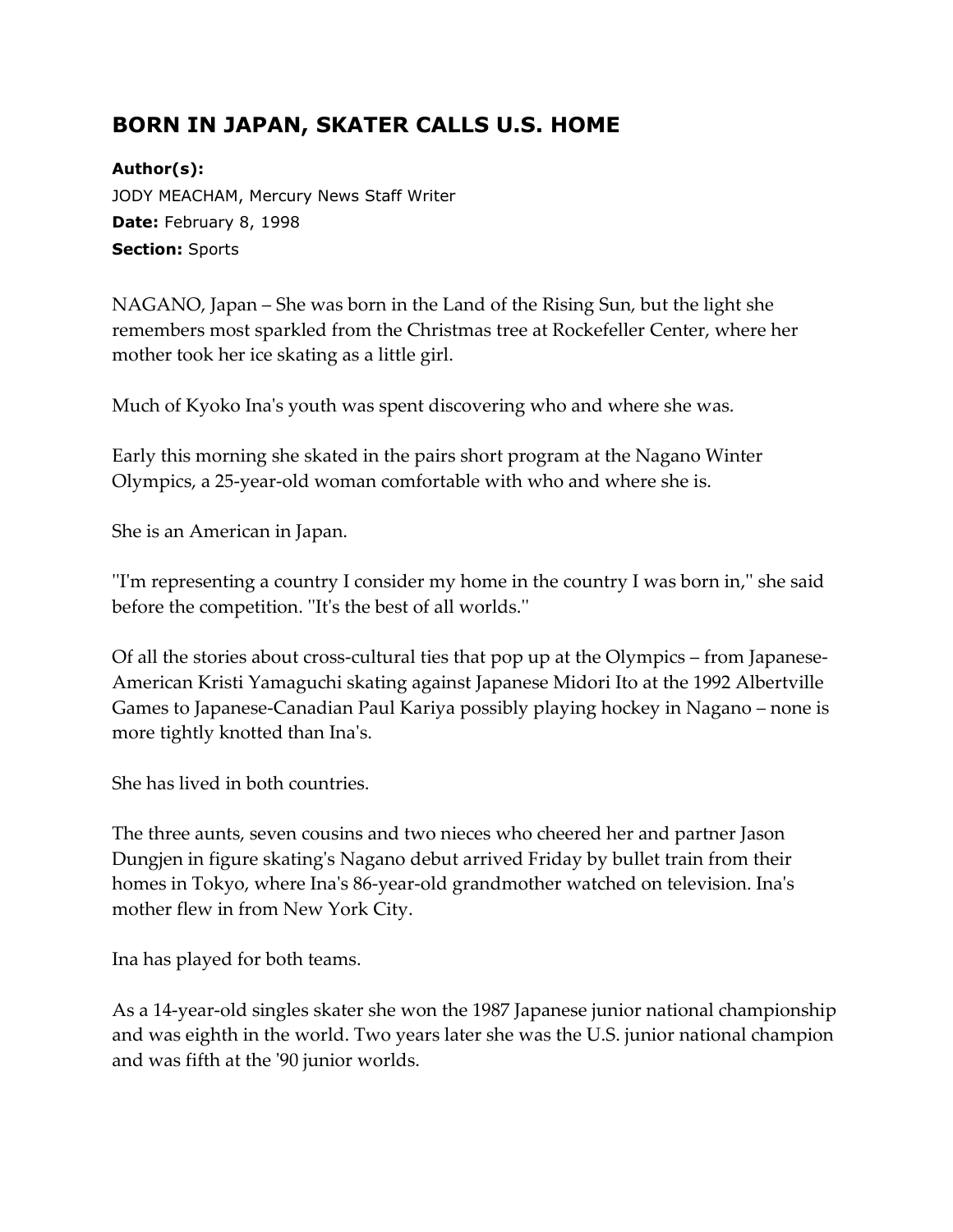She decided on her own to change nationalities, and the choice was not easy.

It involved more than renouncing half her dual citizenship. It was also about renouncing an athletic heritage deeply entwined with the sports history of the country of her birth, and about the rejection she felt from the Japanese.

Ina's grandfather, Katsuo Okazaki, ran the 5,000 and 10,000 meters for Japan at the 1924 Amsterdam Summer Olympics before beginning a diplomatic career. Ina's grandmother, Shimako, was the first Japanese woman to play tennis at Wimbledon.

Ina's mother, Yoshiko, was born when the Okazakis lived in Washington, D.C., making her a dual citizen.

Yoshiko carried the Okazaki family's sports gene into swimming – she was a breaststroke champion at the Asian Games – and rowing. She spent her first five years in the United States, then moved with her parents through diplomatic assignments in Beijing, Shanghai, Hong Kong, Calcutta, London and New York.

After the Okazakis returned home to Tokyo in 1965, Yoshiko married Tsuneo Ina, a jewelry importer-exporter, who moved his family to New York's Upper West Side in 1973, six months after Kyoko was born.

Like her mother, Kyoko was a dual citizen.

''I rented skates for Kyoko at Rockefeller Center when she was only 3,'' Yoshiko said. ''Kyoko skated right out into the middle of the ice, but I had to hold the wall. Someone came to me and said, 'This is very rare. She should have lessons.' ''

The formal training began a year later in Port Washington, N.Y., and Kyoko's independence began to emerge.

''The reason why she liked the skating is she's away from Mother,'' Yoshiko said.

When Kyoko progressed to competitive skating, she traveled to Japan two or three times a year to compete.

''My grandfather represented Japan, my grandmother and my mother,'' Kyoko said, ''so to have me represent Japan was in line with tradition. So I just said, 'OK.' ''

Problem was, Kyoko didn't have much use for tradition, which means a lot in Japan.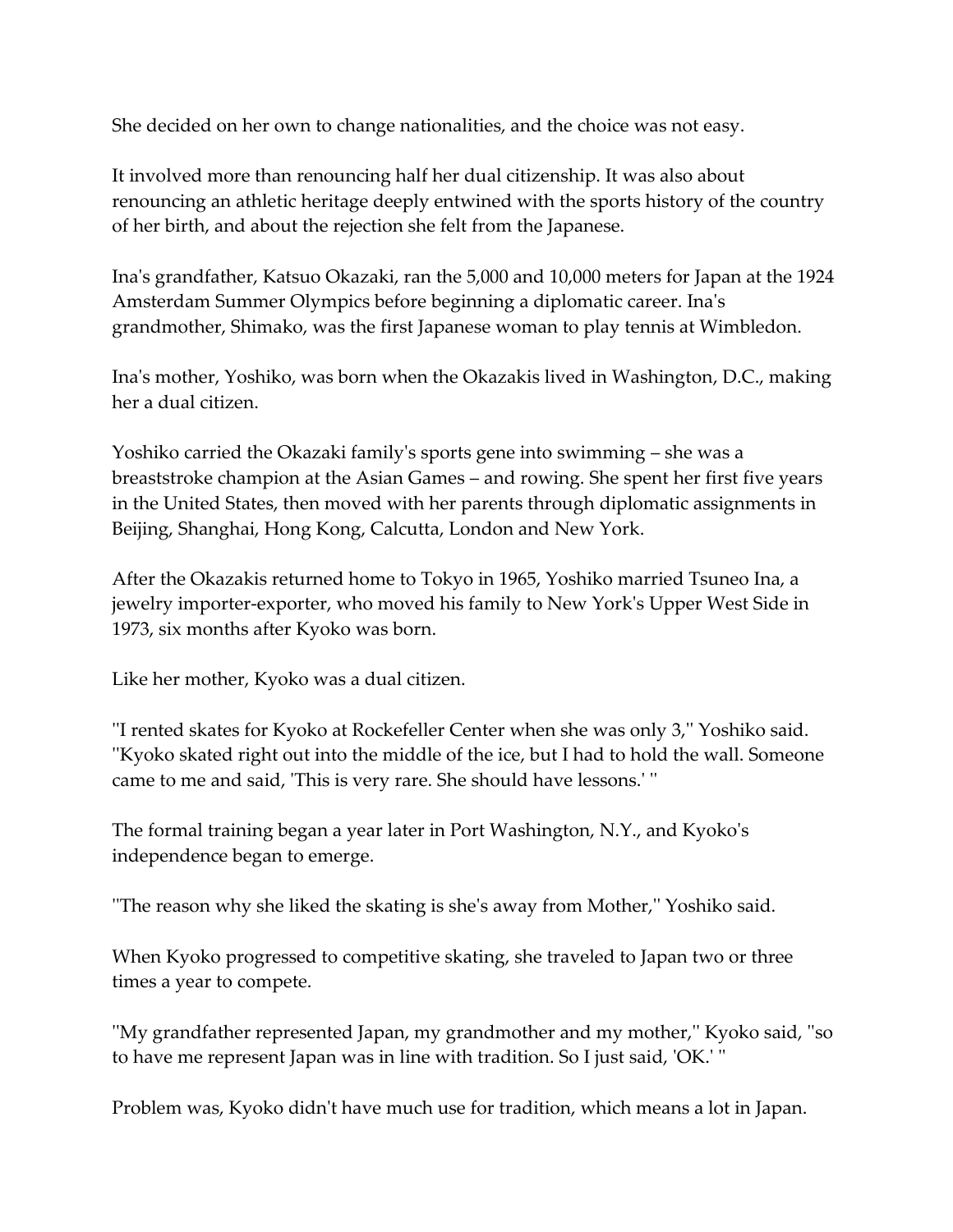If she wasn't a figure skater, she'd like to be driving a Formula One car, or maybe try NASCAR.

''I'm a lot more free with my expressions,'' she said. ''I dress the way I want to dress. I'm pretty much an independent person as opposed to one who follows a certain way of handling things.''

Japan, the nation, is one of the most welcoming and friendly places on earth. But Japan, the club, is impossible to join. Descendants of immigrants several generations past are not considered Japanese by the Japanese even though their passports may be issued in Tokyo. And someone flying in for the national figure skating championships is a foreigner even if she speaks the language fluently and her ancestors competed for the emperor.

''Maybe it was because I didn't accept them,'' Ina said. ''I felt like a foreigner, which I was. I was an American skating for Japan. It was uncomfortable. It was very weird.''

In 1988, Ina gave up her Japanese passport for good. The same year, Dungjen lost his skating partner when his sister retired.

Dungjen spent little time on the ice the next four years while he attended college. Ina's and Dungjen's coaches put them together before the 1993 season, and at the 1994 U.S. nationals they finished second behind Jenni Meno and Todd Sand. That won them a trip to the Lillehammer Olympics, where they finished ninth.

In 1997 they beat Meno and Sand for the national championship, and defended the title last month.

That focused the Japanese media's attention on Ina, and she has been giving interviews in Japanese ever since.

Heather Linhart, the U.S. Figure Skating Association's media liaison, said: ''Every day I meet her after practice and we go to the (interview area) and I say, 'Kyoko, your fan club's here.' I would say after every practice there's been anywhere from six to seven different (Japanese media) outlets.''

Even Dungjen, who has dated 1994 world champion Yuka Sato for the past two years, can toss out a few Japanese phrases when asked.